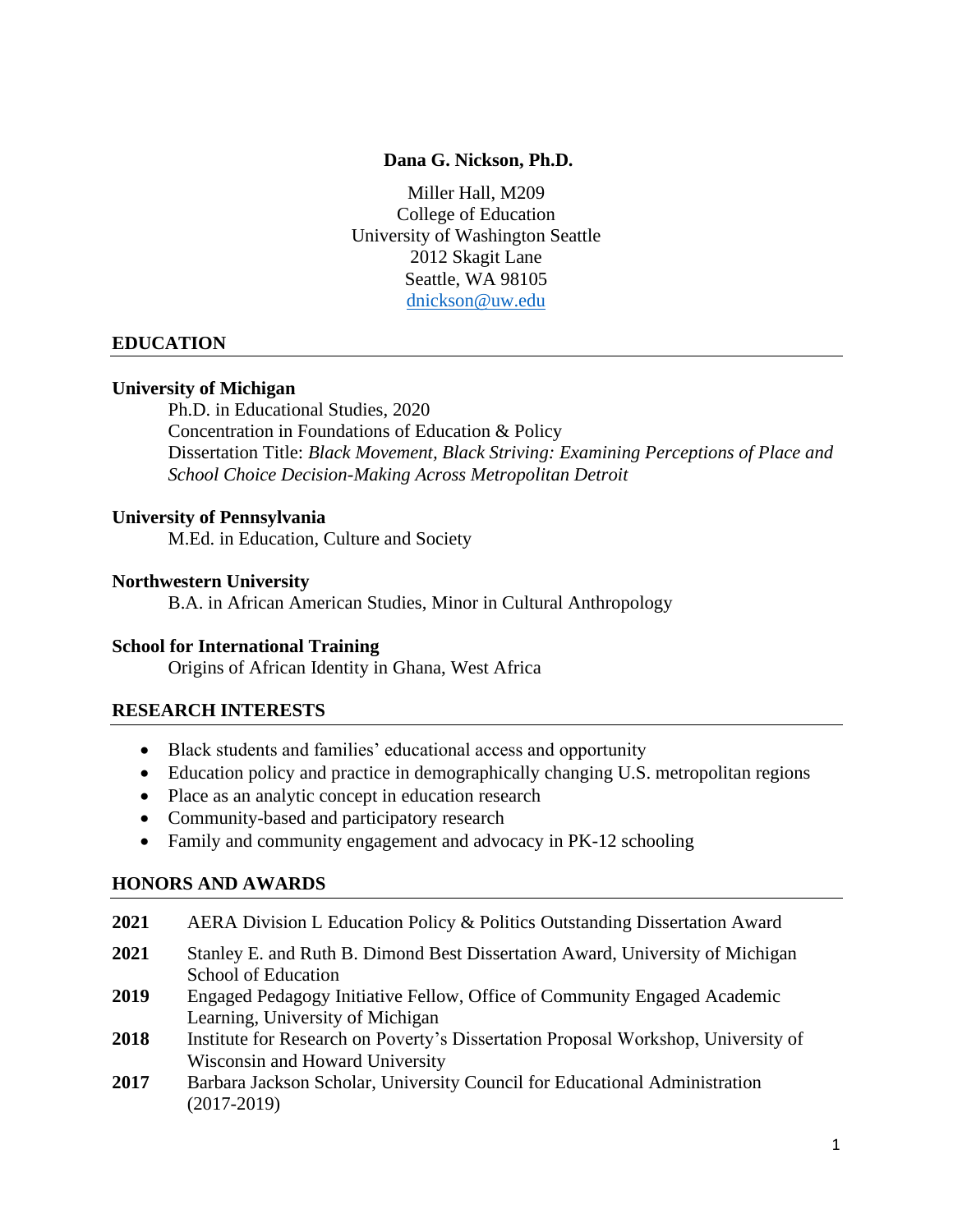| 2015 | Rackham Merit Fellow, Rackham Graduate School, University of Michigan<br>$(2015 - 2020)$ |
|------|------------------------------------------------------------------------------------------|
| 2014 | Dean's Centennial Scholar, University of Pennsylvania Graduate School of<br>Education    |
| 2013 | Princeton in Africa Fellowship, Equal Education in Khayelitsha, South Africa             |
| 2009 | Mellon Mays Undergraduate Fellowship, Northwestern University (2009-2011)                |

## **PROFESSIONAL EXPERIENCE**

### **University**

| <b>UMITURITY</b> |                                                                                                                                                                                     |
|------------------|-------------------------------------------------------------------------------------------------------------------------------------------------------------------------------------|
| 2020-Present     | Assistant Professor of Educational Equity and Justice in Leadership, Policy, & Politics<br>University of Washington, Seattle<br>Area: Educational Foundations, Leadership, & Policy |
| 2018-2019        | <b>Project Coordinator</b><br>Sustaining Transformative Educational Leadership, Learning, and Research<br>University of Michigan, Ann Arbor                                         |
| 2015-2017        | Research Coordinator & Research Assistant<br>Community-Based Research on Equity & Activism for Transformative Education<br>University of Michigan, Ann Arbor                        |
| 2012-2013        | <b>Research Coordinator</b><br>South Side Health & Vitality Studies<br>University of Chicago                                                                                        |

# **AFFILIATIONS**

Research Affiliate, Community Based Research on Equity & Activism (CREATE) Center, University of Michigan, 2022-Present.

## **REFEREED JOURNAL ARTICLES**

- Wilson, C., **Nickson, D.**, Hetrick, C., Wilson-Clark, D. (Accepted). "Nothing about us without us": Tending to the emancipatory ideologies and transformative goals of participatory action research partnerships. *Qualitative Research*.
- Nickson, D. (2022). The democratization of educational care: Spatial imaginaries, demographic change, and Black families continued educational advocacy. *Equity & Excellence in Education, 5*(3), 303-316. DOI: [10.1080/10665684.2021.2021613](https://doi.org/10.1080/10665684.2021.2021613)
- Wilson, C., **Nickson, D.**, Ransom, K. (2021). Spiriting urban educational justice: The leadership of African American mothers organizing for increased school access and local control. *Journal of Educational Change.* DOI: 10.1007/s10833-021-09443-1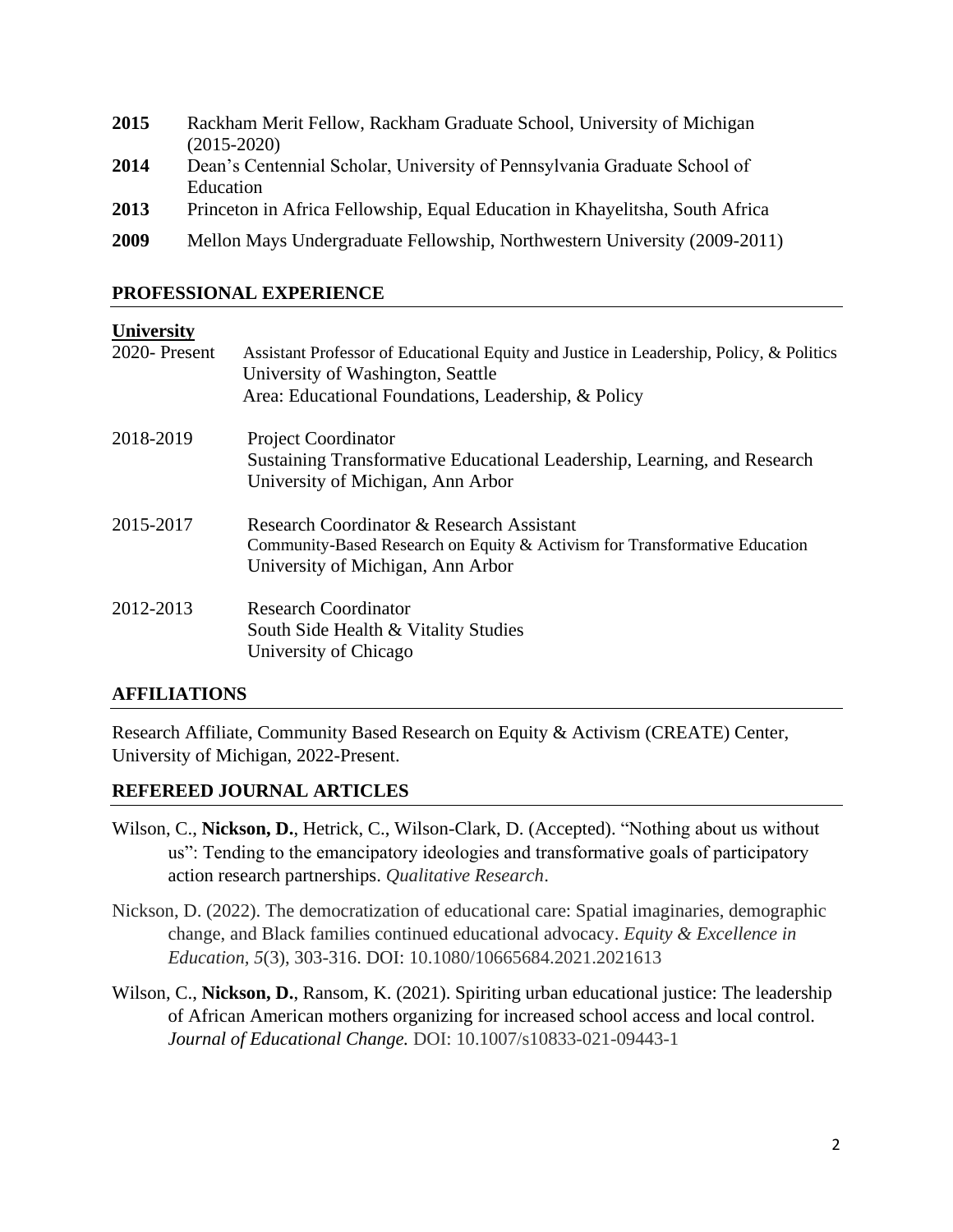### **BOOK CHAPTER**

**Nickson, D.** & Mae W., N. (Conditionally Accepted). Home embodied: Two Black womxn's exploration of educational justice in the diaspora. In D.C. Andrews, O. Furman, & R. Wilmot (Eds.), *Freedom Teachers, Freedom Dreamers: Black Girls' and Womxn's Embodiments of Healing and Liberation*.

#### **WORKS UNDER REVIEW**

- Nickson, D. (Revise & Resubmit). Embracing the city: Place attachments and (re)imaginings of the city and suburb in black families' search for educational opportunity.
- Nickson, D. & Knight, D.S. (Under Review). School Finance Inequity, Urban Divestment, and Regionalism: Black Families Navigating Racialized Opportunity Structures in Metropolitan Detroit.

### **IN PREPARATION**

Nickson, D. (in preparation). Choosing race, choosing place: Locating histories of race and place in black families' school and community choices.

## **SELECTED CONFERENCE PRESENTATIONS**

- Nickson, D. (2021, April). Choosing Race, Choosing Place: Black Families' Racial Subjectivities in Pursuit of Educational Opportunity. Paper presented as part of symposium titled, Dancing in the Rain, Weathering the Storm: Stories of Black Family Agency and Resistance. Session Co-Organizer. American Educational Research Association (AERA) Conference, Virtual Conference.
- Mae W., N. & **Nickson, D.** (2021, April). Black Youth as Border-Crossers and Place-Makers: Navigating Education Within Metro Detroit Utilizing Perceptions of Place and Racial Story Lines. American Educational Research Association (AERA) Conference, Virtual Conference.
- Nickson, D. & Knight, D. (2021, April). School Finance Inequity and Urban Divestment: Black Families Navigating Racialized Opportunity Structures in Metropolitan Detroit. American Educational Research Association (AERA) Conference, Virtual Conference.
- Nickson, D. (2020, November). Children of movement, children of place: Place-based subjectivities in Black families' search for educational opportunity. Paper presented at the University Council for Educational Administration (UCEA), Virtual Conference.
- Nickson, D. (2019, April). Seeking educational opportunity in Metro Detroit suburbs: Black youths' perspectives on school choice and education (in)equality across the city-suburb divide. Paper presented at the American Educational Research Association (AERA) Conference, Toronto, Canada.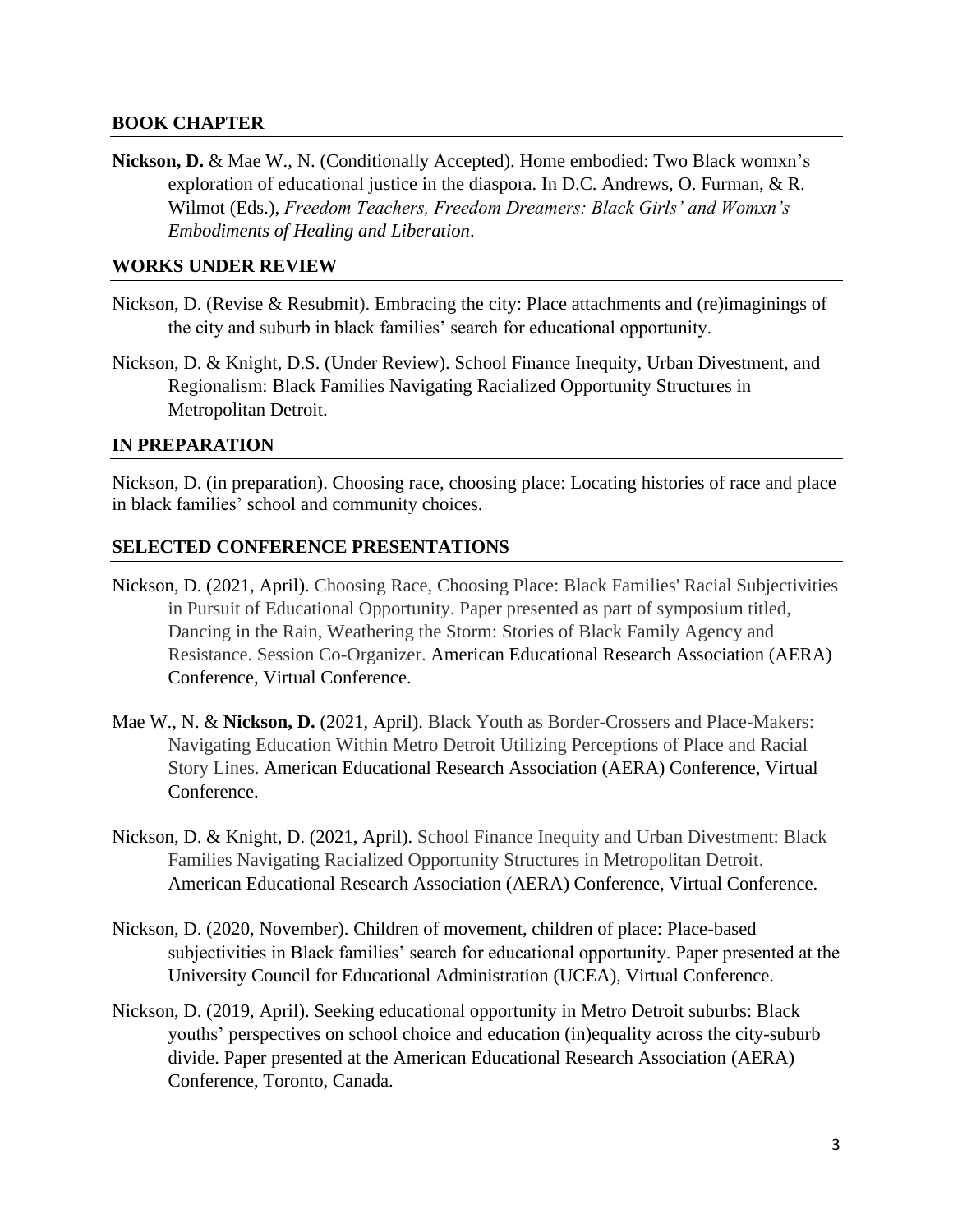- Wilson, C., **Nickson, D.**, Ransom, K. (2018, November). Spiriting educational justice in Detroit: The leadership of African American mothers mobilizing for increased school access, equity, and local control. Paper presented at the University Council for Educational Administration (UCEA), Houston, TX.
- Nickson, D. (2018, November). Remnants of *Milliken v. Bradley*: Student perspectives of school choice and education (in)equality today. Paper presented at the International Conference on Urban Education (ICUE), Nassau, Bahamas.
- Wilson, C., **Nickson, D.**, Wilson-Clark, D., Hetrick, C. (2017, April). Advancing educational justice given the benefits, challenges, and potential of participatory action research. Paper presented at the American Education Research Association (AERA) Annual Meeting, San Antonio, TX.
- Nickson, D., & Wilson-Clark, D. (2016, November). Lifelines to authenticity: The role of insider narratives and experience in participatory action research and community-driven leadership. Paper presented at the University Council for Educational Administration (UCEA) Annual Conference, Detroit, MI.
- Wilson, C., Ransom, K., **Nickson, D.** (2016, June). Researching breakthroughs and barriers to voice, power, and citizenship in urban educational activism. Paper presented at the  $5<sup>th</sup>$ Multidisciplinary International Conference on Educational Research, Seville, Spain.

## **INVITED SPEAKER PRESENTATIONS**

Panelist, 50 Years of African American Studies at Northwestern University, May 20<sup>th</sup>, 2022.

- Panelist, For Cultivating Care, Dignity, Love, and Respect in Education Webinar, Equity & Excellence in Education Journal, March 24, 2022
- Panelist, Women of Color and the Academy (WOCATA) Early Career Roundtable, University of Michigan (Virtual), March 24, 2021.
- Presenter, Black Movement, Black Educational Opportunity: Examining Perceptions of Place and School Choice Decision-Making Across Metro Detroit, Lunch U.P. (Urban Planning) Series, University of Michigan Taubman College of Architecture and Urban Planning, March 12, 2020. (Cancelled Due to COVID-19 Precautions)

# **TEACHING EXPERIENCE**

## **University of Washington College of Education**

- L4L Leadership for Equitable Systems, Historical Strand (1 credit), 2021-2022.
- EDLPS 579, Special Topics in Organizational & Policy Analysis- Cities, Suburbs, & Education Equity, Winter 2022.
- EDLPS 561, Education Policies and Leadership in Political Contexts, Spring 2021.
- EDLPS 503, Equitable Collaborations: Advocating with Students, Families and Communities, Fall 2020-Winter 2021, Winter-Spring 2022.